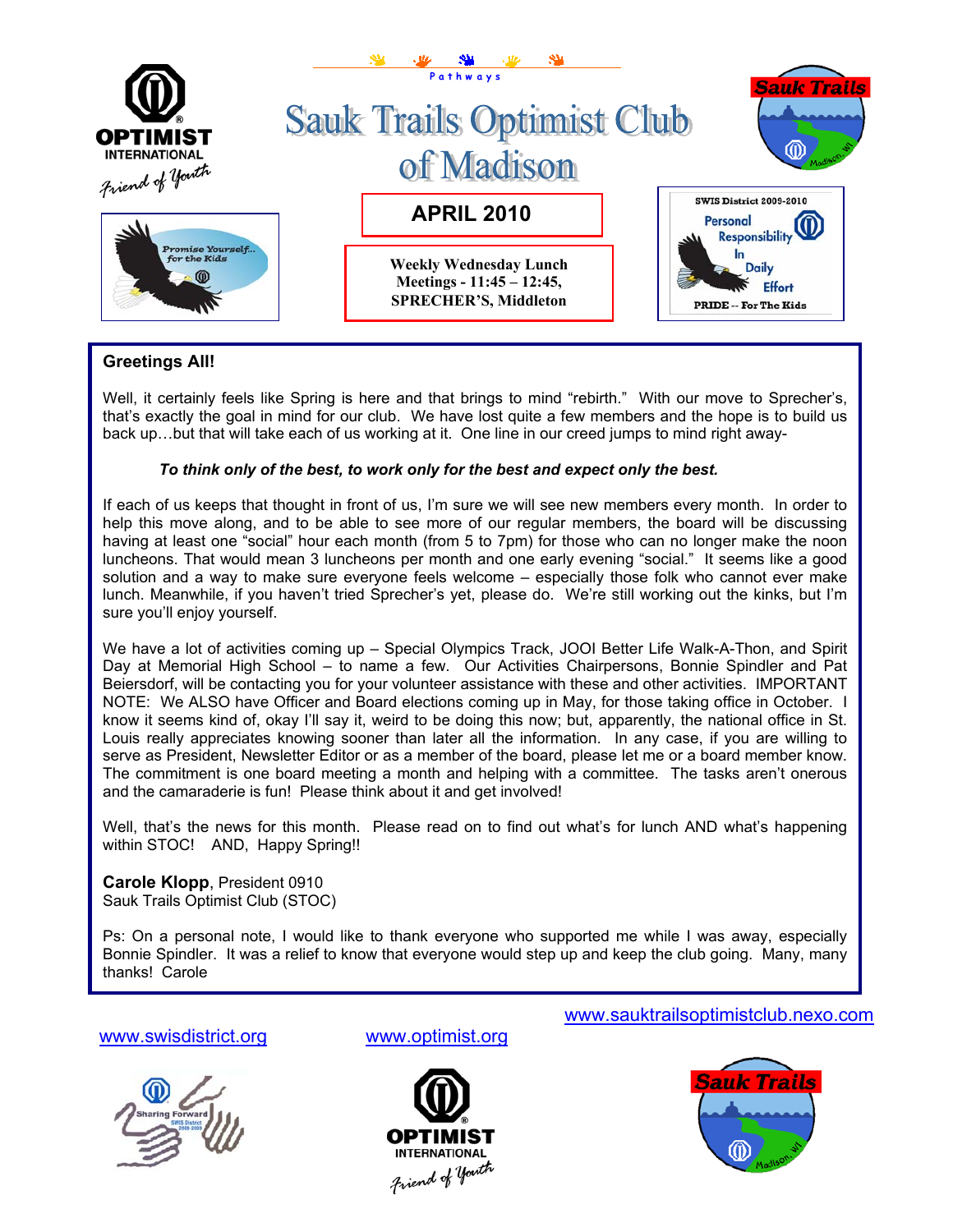#### **April 2010 Sauk Trails Optimist Club, Ltd. Page 2 of 6**

### **Sauk Trails Optimist Club – STOC Board Meeting Good Shepherd Lutheran Church, March 16th, 2010**

**Members in Attendance**: President: - Carole Klopp, Sec/Treas – Gene Spindler; VP: Alison Scherer Board Members: Pat Beiersdorf, Ray Schmitz, Jeff Hosking, Bonnie Spindler, Bob Wortinger. Kathy Johnson.

**Not attending** Past President: Kevin Campos.

Carole Klopp called the meeting to order at 4:50 pm.

The minutes of the February 16, 2010 Board Meeting were discussed. A motion was made (Kathy Johnson), seconded (Bonnie Spindler), and passed to approve the minutes of the February Board Meeting.

The Financial Report through February 28, 2010 was presented to the Board. The Board discussed the information provided. A motion was made (Alison Scherer), seconded (Bonnie Spindler) and passed to accept the financial report as presented.

The Board discussed the May Officer Elections situation and will ask for interest from members to serve a two-year term as a board member and a candidate for president and vice-president. **Nominations will need to be voted on in May**. The Board also discussed the option of having summer meetings twice a month; a motion was made (Alison Scherer), seconded (Pat Beiersdorf) and passed to have two meetings a month for July and August.

The Board discussed membership changes and a motion was made (Gene Spindler), seconded (Jeff Hosking) and passed to drop from membership Haywood Simmons and Donald Higgins. A motion was made (Gene Spindler), seconded (Kathy Johnson) and passed to nominate Heather Rice to Club Membership. The Board also discussed the upcoming open house Social event at Sprecher's on March  $24<sup>th</sup>$  and a motion was made (Gene Spindler), seconded (Jeff Hosking) and passed for the Club to provide \$200 for appetizers for this activity.

The Board discussed doing a Bike Rodeo with the Middleton Optimist Club this spring. We will be in contact with the Middleton to see if they are planning a bike rodeo and are interested in working with Sauk Trails Optimist on this activity. There was brief discussion on working at the Bratfest. Kevin Campos and Jeff Hosking will work on this and report back to the Board. The Board discussed having a social at the Zoo this summer. There will be further discussion on this item at future board meetings.

The Board discussed the Oratorical and Essay Events. A motion was made (Alison Scherer), seconded (Bob Wortinger) and passed that for the Oratorical event to continue there would need to be at least five participants.

Our club is working with Madison West Optimist club to serve meals for Child hood Cancer families. A motion was made (Bonnie Spindler), seconded (Jeff Hosking0 and passed to assist Madison West again in September and October with this activity.

A motion was made (Pat Beiersdorf), seconded (Bob Wortinger) and passed to adjourn. The date, time and location for the next Board Meeting **is set for 4:45 on April 20th at Good Shepherd Lutheran Church.** 

**Gene Spindler,** Secretary/Treasurer 2009-2010

## **ANY Sauk Trails Club Optimists**

There should be club representation at each quarterly conference to acquire the information for the Sauk Trails Optimist Club. Please put these dates on your calendar and try to make at least one of these SWIS Conferences. **May 8th, 2010 Wis Dells Kalahari** 

**August 14th, 2010 Pewaukee Radisson**

Editor: Bonnie Spindler [blspindler@charter.net](mailto:blspindler@charter.net) May Newsletter Articles Due by 04/30/2010

#### **Sauk Trails Club Officers 09-10**

**President** Carole Klopp

**Secretary/Treasurer** Gene Spindler

> **Past President** Kevin Campos

**Vice President** Alison Scherer

**Board of Directors** Jeff Hosking Bob Wortinger Kathy Johnson Pat Beiersdorf Bonnie Spindler Ray Schmitz



# **CHILDHOOD CANCER**

Two Sauk Trails Optimists and their families, with a West Madison Optimist, will be helping with serving meals for Childhood Cancer. Thanks to the Kalscheur Family who helped on **March 21st**.

The Hosking Family has signed up for: **April 18th**.

September 19<sup>th</sup> and October  $17<sup>th</sup>$  are 2 future fall dates for sign-up for this activity.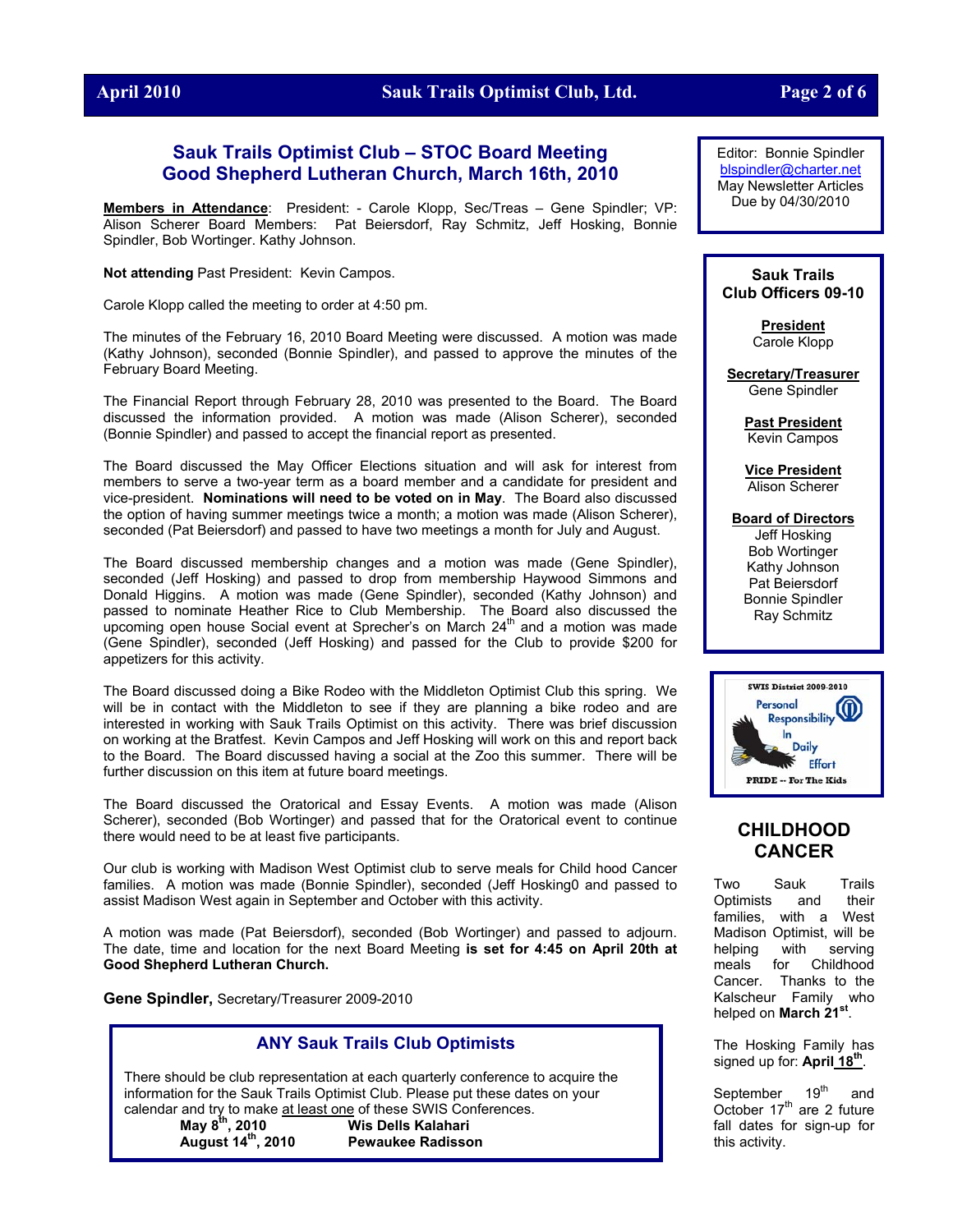## **Oratorical/Essay Contest Programs UPDATE**

One girl, out of the 3 who signed up, entered the Oratorical Contest. She was sick the day it was scheduled at a lunch. **Thanks to the 3 judges, Darrin Sharp, Heather Rice, and Michael Glowacki,** who were prepared to judge her, but didn't have that opportunity. The plan is to have her come and give her speech at a lunch in May/June but she will NOT be eligible for any future scholarships this year.

The Essay Contest had 2 contestants of the 16 who signed up initially. **THANKS to Kathy Johnson, Darrin Sharp, and Rick Thomas** for judging the entries. Michelle Yang won first place and Marcus Bolles won second place, both received club awards. Michelle's Essay was entered at the SWIS Zone 4 contest, but she did not win. Bonnie Spindler read her Essay on March 17<sup>th</sup> in her absence and Marcus read his.

In the future, the board has determined that there needs to be a minimum of 5 entries for Oratorical or it will not be run. There will also be requirements on the Essay Contest, to-be-determined.

**Bonnie Spindler,** Service Event Co-Chair 833-7244 [blspindler@charter.net,](mailto:blspindler@charter.net) **Pat Beiersdorf,** Service Event Co-Chair 695-0421 [pbeiersdorf@bankahb.com](mailto:pbeiersdorf@bankahb.com).

| <b>Date</b>              | <b>Speaker</b>             | <b>Topic</b>                 | <b>SPRECHERS</b>    |
|--------------------------|----------------------------|------------------------------|---------------------|
|                          |                            |                              | <b>Lunch Menu's</b> |
| April $7th$              | Mark Tiedemann,            | Energy Efficiencies for home | Menu 1              |
|                          | <b>Energy Specialist</b>   | (continued)                  |                     |
| April 14 <sup>th</sup>   | <b>Kelly from Special</b>  | <b>Special Olympics</b>      | Menu <sub>2</sub>   |
|                          | Olympics                   |                              |                     |
| April 21 <sup>st</sup>   | <b>Heather Rice</b>        | <b>New Optimist Shares</b>   | Menu <sub>3</sub>   |
| April 28 <sup>th</sup>   | Anne Doyle                 | Business: "My Path to        | Menu 4              |
|                          |                            | College'                     |                     |
| May $5^{\overline{m}}$   | TBA                        |                              | Menu 1              |
| May $\overline{12^{th}}$ | Officers of the Law        | Respect for Law              | Menu <sub>2</sub>   |
| May $19th$               | <b>Scholarship Winners</b> | 2 Scholarship Winners        | Menu <sub>3</sub>   |
|                          | (Tent)                     | Honored, \$1,000 Each        |                     |
| May $26th$               | TBA                        |                              | Menu 4              |
| June $2^{n\sigma}$       | Students of Quarter (tent) | 2 Students Share, 1 Speech   | Menu 1              |
|                          | /Oratorical Contestant     | <b>Student</b>               |                     |

### **SPRECHER'S MENU CHOICES for 4 WEEKS EACH MONTH, Cost: \$12.00 (includes entrée, beverage, tax, & tip)**

| Menu 1                    | Menu 2                       | Menu 3                     | Menu 4                     |
|---------------------------|------------------------------|----------------------------|----------------------------|
| 1/2 Sprechers Chicken     | 1/2 Roast Turkey Sandwich,   | Ratatouille with Soup      | <b>Chicken Fettuccine</b>  |
| Wrap, with side and soup  | with side and soup           |                            | Alfredo with soup          |
| Rueben with soup or side  | Meatloaf with soup           | Sprechers Chicken Sandwich | Classic Cobb Salad         |
|                           |                              | with soup or side          |                            |
| Chicken Caesar Salad with | Classic Cobb Salad with soup | Chicken Caesar Salad with  | Pork Sliders with side and |
| soup                      |                              | soup                       | soup                       |

# **Sprecher's March 24th Get-Together**

The early evening get-together at Sprecher's turned out very well. A lot of Optimists came, the appetizers were great, and some future contacts were made. Thanks to all who participated in various ways in making this our new home.

The board will look into having possible monthly evening get-togethers for current members and future members. The food and the service have been great. We've been working out lunch details at Sprecher's as needed.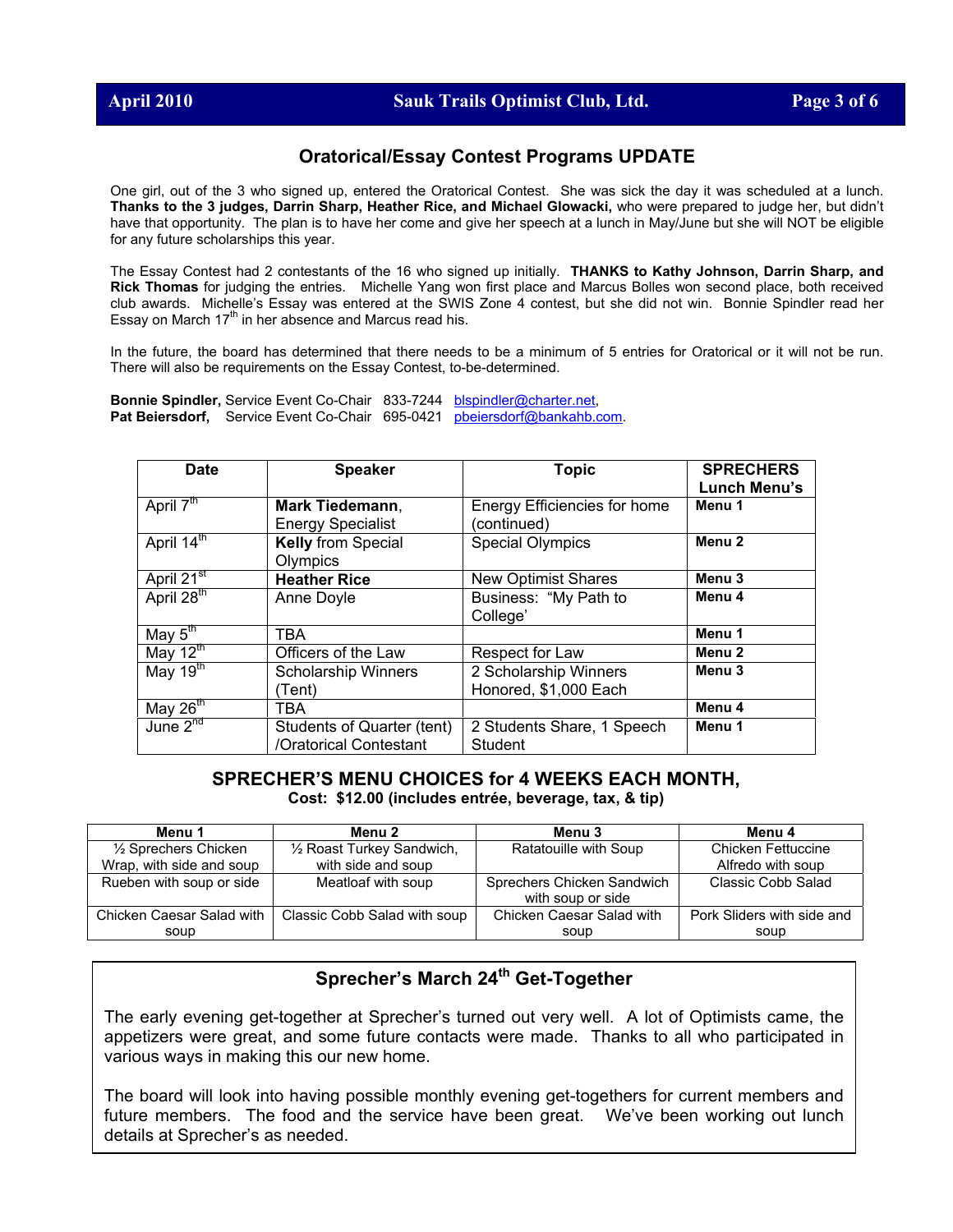# **Spartan Youth Service, JOOI Recognition Banquet, Monday April 26th**

Also, here's a special invitation to ALL STOC members to attend the Spartan Youth Service JOOI Recognition Banquet to be held **Monday, April 26<sup>th</sup> at Memorial High School from 5:30 to 7:30pm.** This is when the outgoing board members are recognized, the Adult Volunteer of the year Award is made, and the new officers and board are installed. It's a special night for our JOOI club and is made all the more special by your attendance. Please put this date on your calendar and plan to attend. Many thanks!

**Carole Klopp,** STOC President

# **STOC Sponsors Better Life Walk-A-Thon**

Our Optimist Club once again shows it supports area youth by being a sponsor of the Better Life Walk-A-Thon. A turnout of STOC members "walking the walk" will show the Spartan Youth Service JOOI Team that adults in the community care about this important project.

It's a perfect opportunity for you to get healthy and help others at the same time! **On Saturday, May 15, 2010, the Spartan Youth Service JOOI Team will hold the Better Life Walk-A-Thon to benefit the After-School & Summer Programs at the Lussier Community Education Center.** In the LCEC's Youth Programs, kids receive tutoring after school, take trips, experience the arts, volunteer with younger children, plan projects, and connect with caring adults.

Your participation in this family-oriented, neighborhood event will make a difference in the lives of hundreds of area children. **The Better Life Walk-A-Thon starts at 9:00 a.m.** *(on site registration at 8:00 a.m.).* The Walk-A-Thon route is a loop starting at Mansfield Stadium and going into the neighborhood next to Memorial H.S. One loop is 2.5K and 2 loops are 5K. There will be a *bake sale, face painting, and games for kids of all ages* before and after the walk.

The early registration deadline is **April 24th**. You can also register at the event. See page 6 for details or g[o to www.spartanservice.org/better](http://www.spartanservice.org/better5k)5k. If you cannot attend, consider sponsoring someone else to walk in your place. Donations are always welcome. Watch for an e-mail with volunteer opportunities. **Mary Schwartz,** JOOI Co-Leader

With the 'Better Life Walk-A-Thon' and Special Track Olympics BOTH on May 15<sup>th</sup>, at 9:00 AM, try to make one or both of them (*Walk first and Track Olympics a little later).* You can also donate or have someone walk in your place. Sign-Ups will be coming for both of these great events.

| <b>Sauk Trails Optimist Club Future Activities</b>             |            |                                                       |  |
|----------------------------------------------------------------|------------|-------------------------------------------------------|--|
| <b>UW Badger Band Concert</b>                                  | Sat.       | 04/17                                                 |  |
| Childhood Cancer Meal Serving "                                | Sun.       | 04/18                                                 |  |
| <b>JOOI Recognition Banquet</b>                                | Mon.       | 04/26                                                 |  |
| Respect for Law                                                | Wed.       | 05/12                                                 |  |
| <b>Special Olympics Track Meet</b>                             | Sat.       | $05/15$ , $9-5$ PM                                    |  |
| (Date Has Been Updated by SO).                                 |            |                                                       |  |
| Better Life Walk-A-Thon                                        | Sat.       | 05/15                                                 |  |
| <b>Scholarships Awarded</b>                                    | Wed.       | 05/19 tentative                                       |  |
| 2 Students Honored, Speech Given                               | Wed.       | 06/02 tentative                                       |  |
| Service Club Olympics                                          |            | Jul 26 (eve), Jul $27tn$                              |  |
| <b>Childhood Cancer Meal Serving</b>                           |            | Sun, Sept. 19 <sup>th</sup> , Oct. 17 <sup>th</sup> . |  |
| <b>Basketball Fundraising Fall Plans</b>                       | Date, TBA  |                                                       |  |
| Supporting JOOI activities and others.                         | Continuous |                                                       |  |
| Please get involved in as many of these activities as you can. |            |                                                       |  |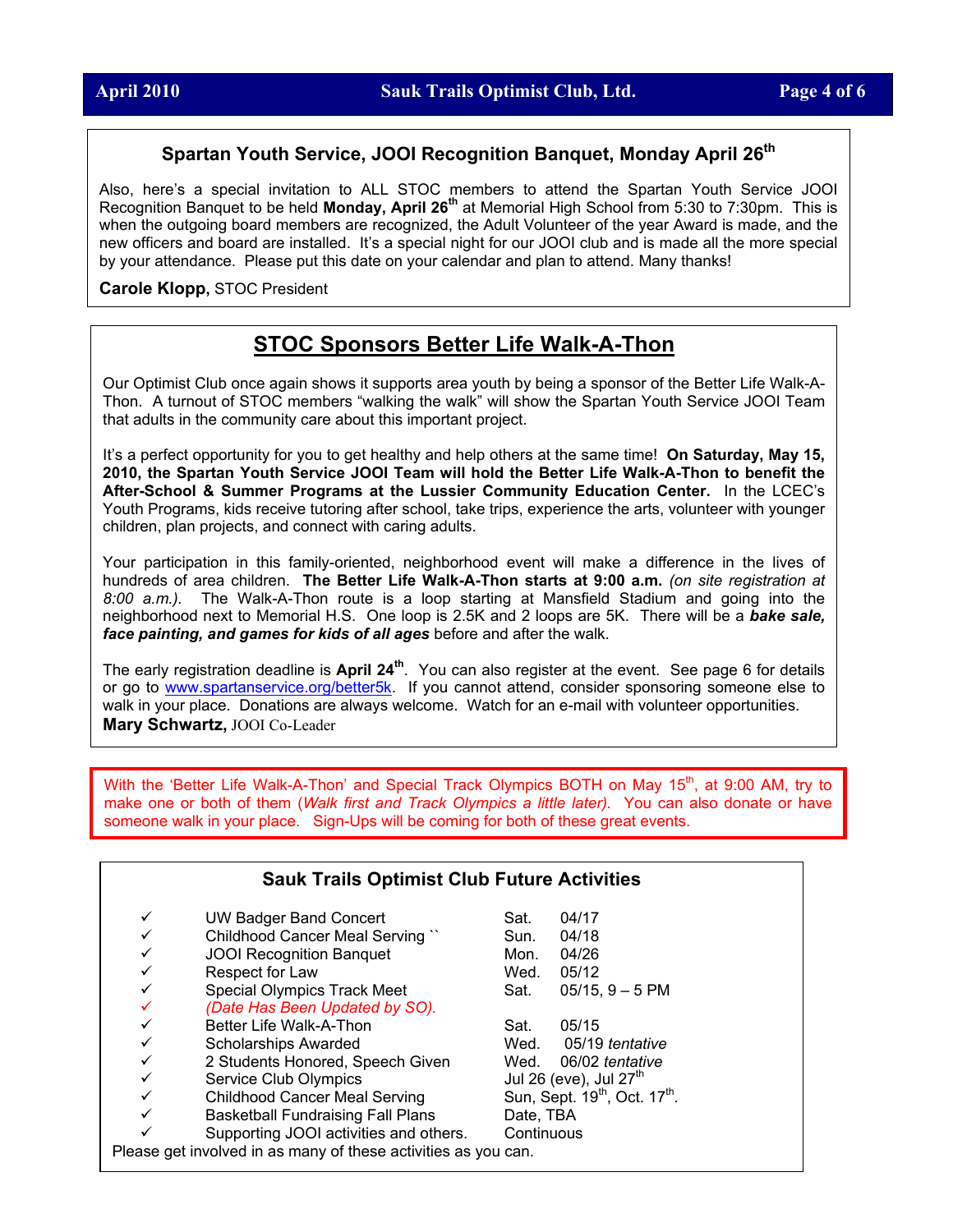**Optimists Sharing:** Each month there will be an Optimist/s sharing about themselves at a lunch and providing a short bio and picture for the newsletter. Please let Jeff Hosking, [haphosking@yahoo.com](mailto:haphosking@yahoo.com) the speaker coordinator know, which month would be a good time for you to share with other optimists. If you cannot make a lunch, we would like to have you e-mail a picture and bio about yourself to Bonnie Spindler [blspindler@charter.net](mailto:blspindler@charter.net) for a future Sauk Trails Newsletter.

## **Heather Rice, Optimist**

Heather Rice is one of three owners of Fundraising Fulfillment Services in Madison. FFS works with local school, churches, and charities in setting up custom programs to help them meet their fundraising goals. The fundraising programs work in conjunction with local businesses in an advertising exchange program. The program promotes commerce in the business community, raises funds for nearby organizations, and provides a discount program to its customers. She loves working directly with the charities and creating campaigns to raise funds for those in need.

**Heather Rice**



**Darrin Sharp 4/20**  Pete Graven 4/25 **Liv Sandberg 4/25 Beth Knight 4/29** 

#### **TALKING POINTS for OPTIMISTS**

- 1) Opportunity to Give Back.
- 2) Support Junior Optimists.
- 3) Camaraderie with like-minded people.
- 4) Enjoy lunch, hear speaker, company friends.<br>5) Be inspired by the OI Creed.
- 5) Be inspired by the OI Creed.
- 6) Serve youth in community, through activities.
- 7) Set positive example for family/friends.
- 8) Something positive to do with kids/grandkids.
- 9) It's fun.<br>10) Many cu
- Many currently scheduled activities see this newsletter for some of those coming up.

# **Membership Incentives:**

The Sauk Trails Optimist Club is offering 'Sprecher Pub Cards' to the first 10 current Optimists who bring in a new member.

Optimist International is offering one year of no international dues if a member sponsors four members from Feb.  $22^{nd}$  - Sept.  $30^{th}$ .

The SWIS District is offering the following:

- Anyone sponsoring four new members from Feb. 22 – May 3 will have their name entered in a drawing at the 3rd quarter conference for a **\$50 gift card**.
- Anyone sponsoring four new members from February 22 – September 30 will have their **2010-2011 district dues waived**.

Attendance at the  $3<sup>rd</sup>$  quarter conference is not required to win the \$50 gift card, but it would be a wonderful way to personally present the card to the winner. A certificate will be sent to the club president for any member qualifying for the free 2010-2011 district dues, and that certificate will be presented as the member's dues payment.

**Jerry Schewe,** SWIS District Governor

# **The Optimist Creed**

#### **Promise yourself**

**To be so strong that nothing can disturb your peace of mind.** 

**To talk health, happiness and prosperity to every person you meet.** 

**To make all you friends feel that there is something in them.** 

**To look at the sunny side of everything and make your optimism come true.** 

**To think only of the best, to work only for the best and expect only the best.** 

**To be just as enthusiastic about the success of others at you are about your own.** 

**To forget the mistakes of the past and press on to the greater achievements of the future. To wear a cheerful countenance at all times and give every living creature you meet a smile. To give so much time to the improvement of yourself that you have no time to criticize others. To be too large for worry, too noble for anger, too strong for fear, and too happy to permit the presence of trouble.**